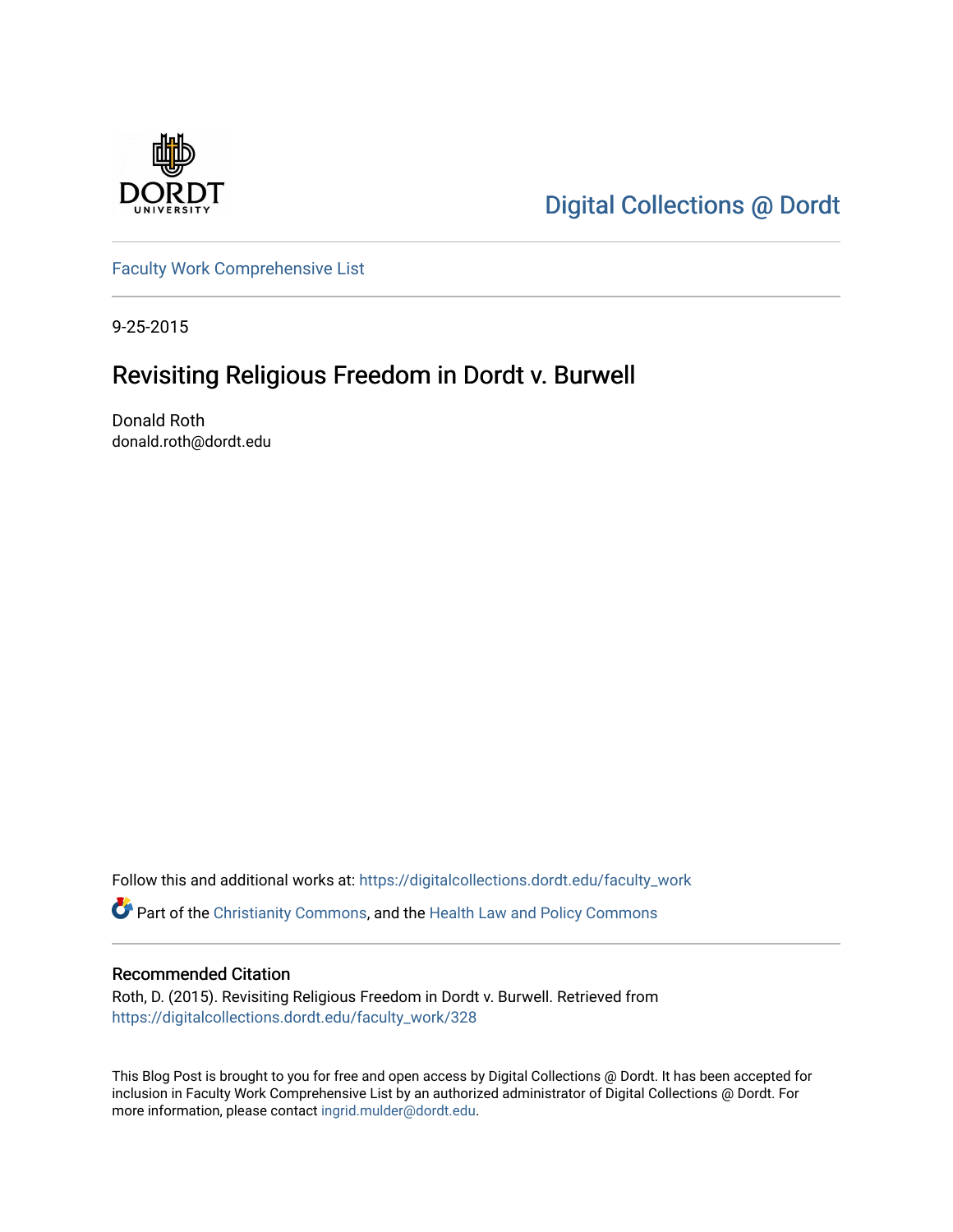## Revisiting Religious Freedom in Dordt v. Burwell

### Abstract

Posting about a recent opinion handed down from the United States Court of Appeals regarding the "contraceptive mandate", part of the Affordable Care Act (ACA), from In All Things - an online hub committed to the claim that the life, death, and resurrection of Jesus Christ has implications for the entire world.

<http://inallthings.org/revisiting-religious-freedom-in-dordt-v-burwell/>

### Keywords

In All Things, health care, U. S. Supreme Court, contraception, faith

### **Disciplines**

Christianity | Health Law and Policy

### **Comments**

[In All Things](http://inallthings.org/) is a publication of the [Andreas Center for Reformed Scholarship and Service](http://www.dordt.edu/services_support/andreas_center/) at Dordt [College](http://www.dordt.edu/).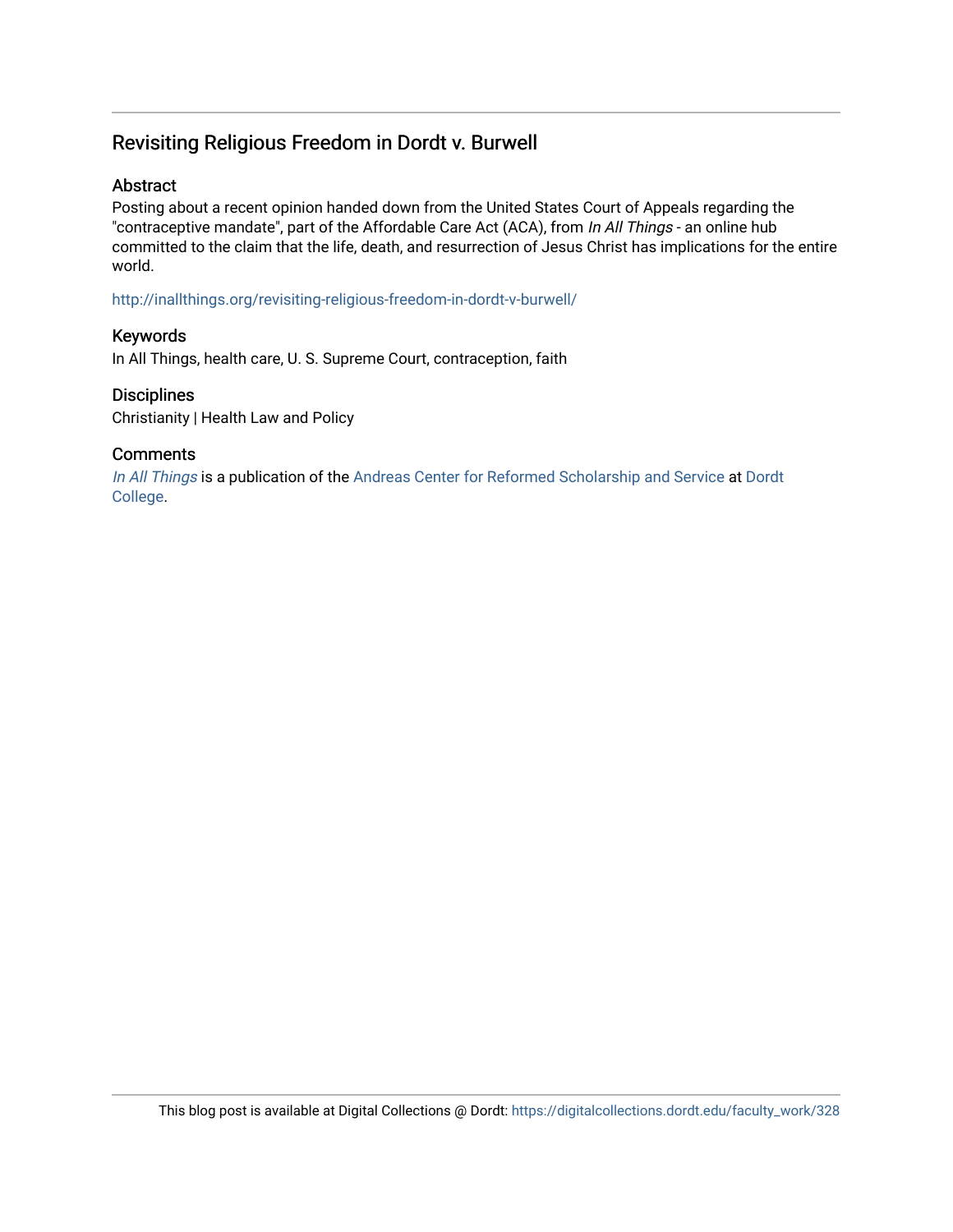# **Revisiting Religious Freedom in Dordt v. Burwell**

**inallthings.org**[/revisiting-religious-freedom-in-dordt-v-burwell/](http://inallthings.org/revisiting-religious-freedom-in-dordt-v-burwell/)

### Donald Roth

On September 17, 2015, the United States Court of Appeals for the 8<sup>th</sup> Circuit handed down an [opinion](http://www.adfmedia.org/files/DordtDecision.pdf) in favor of Dordt College and Cornerstone University and their objection to the so-called "contraceptive mandate" in the Affordable Care Act (ACA). The process, which began over three [years](https://www.dordt.edu/cgi-bin/news/get_news.pl?id=5817) ago, seems to be at some resolution as far as the schools are concerned, but unless you've followed the issue closely, it might not be clear exactly what all the fuss was about or why exactly the court found in Dordt and Cornerstone's favor.

Since this decision is all about the interaction of the ACA and the federal Religious Freedom Restoration Act (RFRA), and since I've written about RFRA for iAt on [several](http://inallthings.org/free-religion-is-not-free-discrimination/) [different](http://inallthings.org/top-10-u-s-supreme-court-cases-you-should-know-about/) [occasions](http://inallthings.org/supreme-court-cases-christians-should-know-about/), I thought it worthwhile to focus in on the key issues from this particular case in a simple, hopefully plain English fashion. By doing so, we'll see that this case raises key issues about how courts analyze religious freedom cases, and, given disagreement between different Courts of Appeal on this, it's likely we will have to wait on the Supreme Court for an ultimate resolution.

### **RFRA and the ACA Mandate in a Nutshell**

RFRA was passed in 1993 as a legislative response to the Supreme Court's decision in *[Employment](http://www.oyez.org/cases/1980-1989/1989/1989_88_1213) Division v. Smith* (which I summarized [here](http://inallthings.org/glossary/employment-division-v-smith-1990/)), and it requires all government actions to pass a test protecting the free exercise of religion. The test states that only actions which are the *least restrictive means* of pursuing a *compelling governmental interest* will be permissible when those means *substantially burden* the free exercise of religion.

For the purposes of this issue, all parties agree that the government's interest in providing healthcare (including contraceptives) on a broad, low-cost basis is compelling, the real dispute is over the way to interpret the test requirements for least restrictive means and substantial burdens. I will discuss the specific dispute over these two parts of the test below, but the general process of analysis is a two-step inquiry. First, the party challenging the government bears the responsibility to provide evidence to prove a substantial burden on their religious belief; then the burden of proof shifts to the government to prove that it used the least restrictive means in pursuing its compelling interest.

The "contraception mandate" provision of the ACA is part of a broader requirement that all employers provide a minimum level of coverage to their employees. This minimum coverage is defined to include free (to the employee) coverage of a variety of medical services that Congress considered to be "preventive care."<sup>[1](http://inallthings.org/revisiting-religious-freedom-in-dordt-v-burwell/#fn1-6325)</sup> Among the list of things considered to be preventive in nature by the ACA are a variety of contraceptive products, including several which some Christians believe to be abortificants. $^2$  $^2$  This means that, in order to avoid tax penalties, employers are required to provide insurance plans which cover the listed contraceptives.

The ACA provides for an exemption for religious employers who object to covering these contraceptives; however, the U.S. Department of Health and Human Services (HHS) decided to interpret "religious employers" in a narrow fashion which only includes organizations which engage in exclusively religious activity. HHS did create an "eligible employer" accommodation for nonprofit institutions like Dordt, but the accommodation does not allow for non-coverage of challenged contraceptives; rather, it directs eligible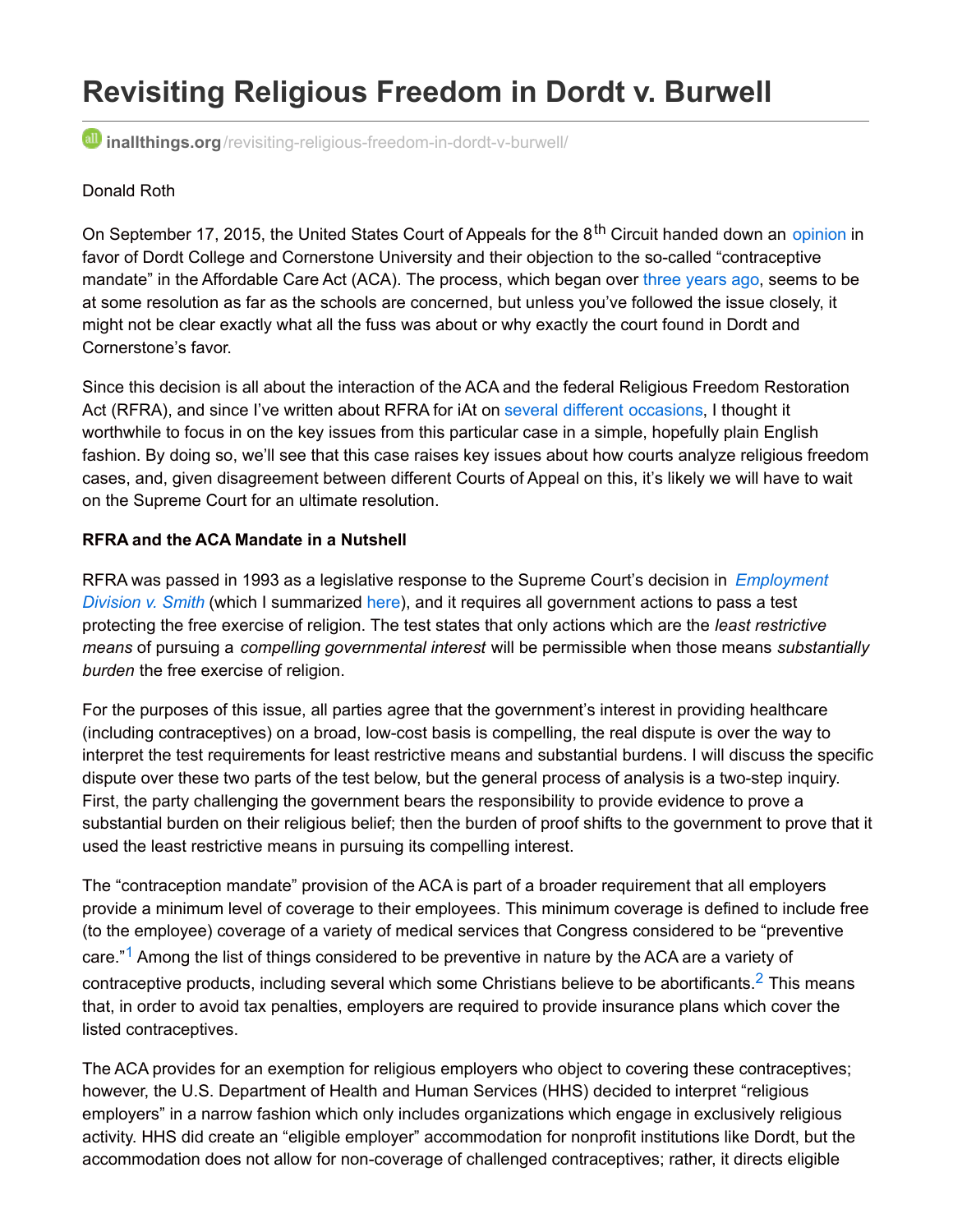employers to certify their religious exemption with the Department of Labor, and it directs the company providing insurance to the institution to cover the contraceptive measures at no cost to the employer. $^3$  $^3$ Dordt, along with nearly 140 other [institutions](http://www.becketfund.org/hhsinformationcentral/), objected to this accommodation as inadequate, arguing that it still required the employer to trigger abortion coverage by its objection.

### **Courts Granting the Objection**

If you read either the [opinion](http://www.adfmedia.org/files/DordtDecision.pdf) or Dordt's press [release](http://www.dordt.edu/cgi-bin/news/get_news.pl?id=8292) on the topic, you notice Dordt won its case in the 8<sup>th</sup> Circuit based on that court's decision in an earlier case called *Sharpe [Holdings](http://media.ca8.uscourts.gov/opndir/15/09/141507P.pdf)*. This earlier decision interpreted the substantial burden test as being met whenever the government "coerces private individuals into violating their beliefs or penalizes them for those beliefs." Using this analysis, the court emphasized the idea that the court doesn't really weigh the merit of a religious belief, only whether or not it is sincerely held. By this analysis, then, an institution acting in accordance with its beliefs would not follow the HHS accommodation procedure and would suffer significant federal tax penalties for failing to provide minimum coverage to its employees. The court considered this to be a substantial burden.

Going further, the court concluded that the government also failed the least restrictive means test because of a variety of alternative arrangements, such as the total exemption for religious employers and the less burdensome certification process which was authorized by the Supreme Court on appeals from other groups, such as Wheaton College.

### **Courts Denying the Objection**

While three other circuits agree with the 8<sup>th</sup> Circuit and its reasoning, there are currently seven who disagree.<sup>[4](http://inallthings.org/revisiting-religious-freedom-in-dordt-v-burwell/#fn4-6325)</sup> These other courts have followed a different line of interpretation and analysis of, most commonly, the substantial burden test, such as in the 3<sup>rd</sup> [Circuit's](http://www2.ca3.uscourts.gov/opinarch/133536p.pdf) ruling against Geneva College.

In that case, the 3<sup>rd</sup> Circuit questioned whether, despite Geneva's belief to the contrary, the requirement that the college certify its objection with HHS *actually* burdened the free exercise of the college. The court said, "[w]ithout testing [Geneva's] religious beliefs, we must nonetheless objectively assess whether [Geneva's] compliance with the self-certification procedure does, in fact, trigger, facilitate or make them complicit in the provision of contraceptive coverage." The court went on to conclude that, because the coverage mandate fell on insurers, and since that mandate came about by the operation of federal law, rather than any action by the college, it was not possible that the certification process placed any substantial burden on the college's beliefs. Geneva, along with many organizations who've lost in the other six circuits, has appealed to the Supreme Court. $^{\mathsf{5}}$  $^{\mathsf{5}}$  $^{\mathsf{5}}$ 

### **What This All Means**

If you've been following along this far, you hopefully see that this whole issue turns on what counts as a substantial burden on the free exercise of religion. I'm probably not surprising anyone by saying that I agree with the 8th Circuit's reasoning. It seems to me that the best way to test for a substantial burden is to look at what the government's reaction would be to a person/organization acting in accordance with its conscience, which in this case is a significant financial penalty. While the majority of the Courts of Appeals take a different approach, I believe that their approach, while claiming to respect the sincerity of a religious group's belief, nonetheless tests whether the court agrees with that belief or not, and this puts the court on a dangerous path of beginning to judge the relative merit of religious beliefs.

At the same time, my beliefs on when life begins differ somewhat from many Christians (I tend to favor implantation, rather than fertilization), and questions about what the objectionable contraceptives actually do make me question whether all the fuss is justified. That said, I also think HHS was completely wrong